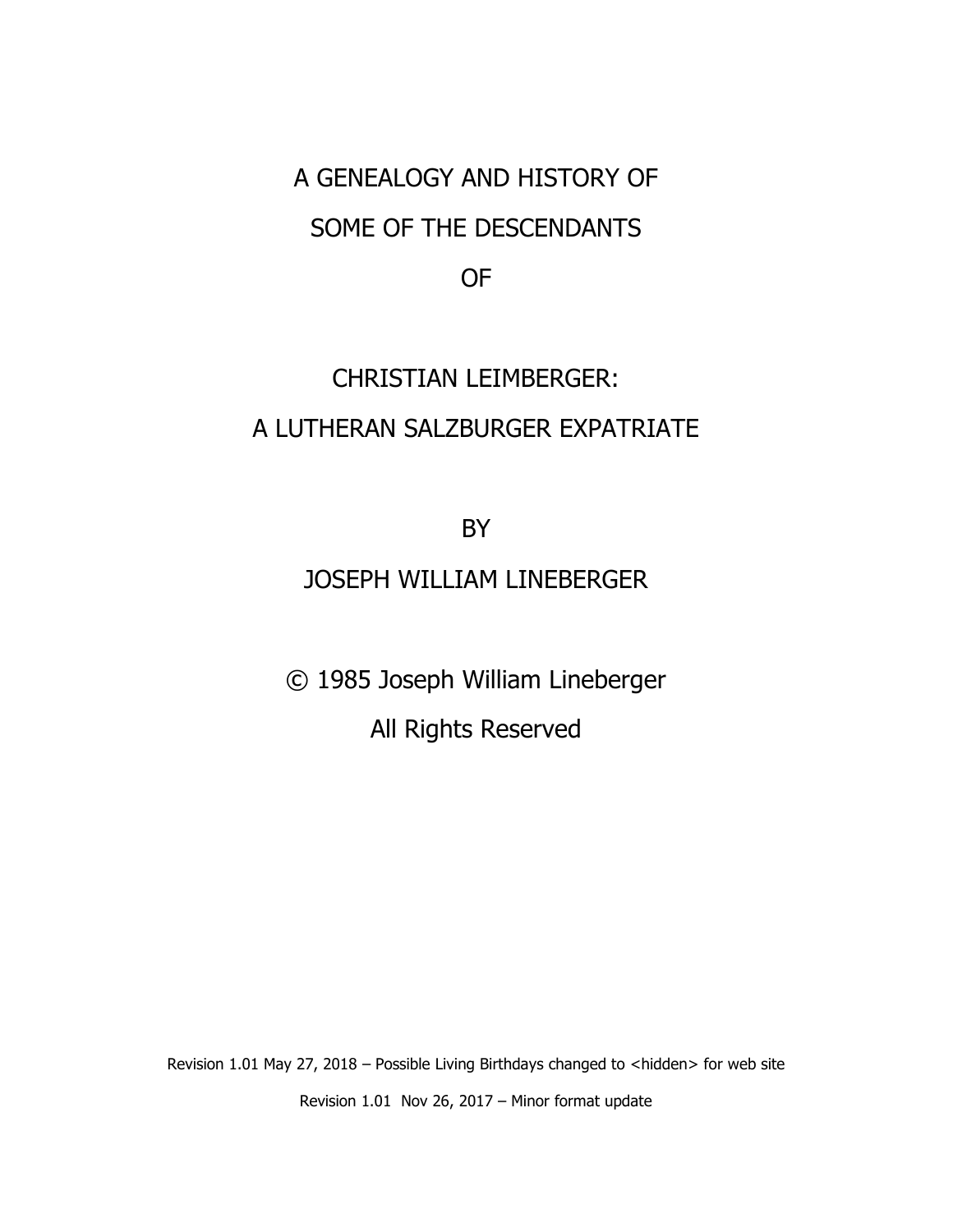I became interested in learning about my Leimberger ancestors at an early age.

My grandmother, Anne Elizabeth Martin Lineberger, was able to partially satisfy my curiosity as she was knowledgeable about most lines of the family back to the third generation living in Georgia.

While enrolled in the University of Georgia, in the early 1960's, I found a listing, in the library, of the first and second generation offspring of Christian Leimberger, a Georgia Salzburger, who helped to settle Ebenezer in 1734.

The problem then developed of determining how the third generation was related to the second using primary sources of information. I finally located the last source of needed information in April of 1983.

Many people in the family have enquired of me about the spelling and meaning of our name. The original manner is Leimberger which means a person who lives at or near a mountain composed of lime. This became anglicized, about 1820, to Limeberger. Around 1900, some of the family further anglicized the spelling of the name to Lineberger.

As I was carrying out my research, I was fortunate to meet and correspond with Oscar Earl Robinson, of Greenwood, South Carolina, who had done much research of our family. As it turned out, we were of mutual genealogical benefit to each other. Another person, J. Leland Connell of Valdosta, Georgia, who was conducting research on the family was of great assistance. Another person was James L. Pierce of Albany, Georgia, who was a source of information. J. C. Woodward of Valdosta provided to me the genealogical information on the Woodward Family and Mrs. Pearl R. Gnann compiled the information on the Limeberger Allied Families who remained in Effingham County. I have met and developed friendships with countless persons, which under ordinary circumstances, I would have never have had the opportunity to meet. To all of these people, I extend my personal thank you.

I have put countless hours of time and research into the compilation of this book. I dare not try to determine the cost of my time, effort, and travel. I have tried diligently to gather accurate data from all sources. If a mistake is found, I extend my, apology. The mistake was certainly not intentional. I do not apologize; however, for incomplete data for I have requested the information and in some cases the inquiry was not honored by some individuals.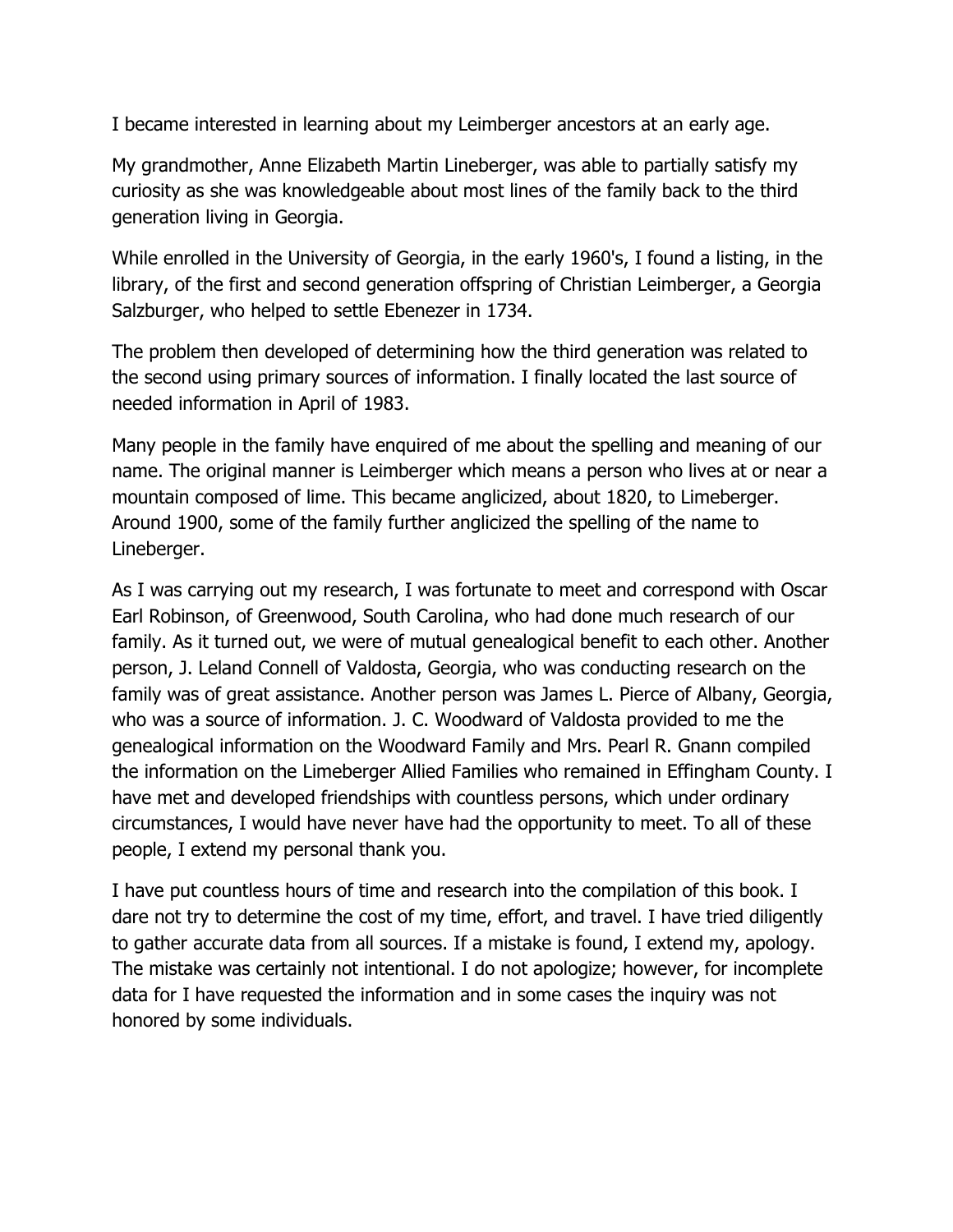I would like to thank my wife, Carolyn, for being patient and very supportive in my work. I have enjoyed my task and it is sincerely hoped that the reader will become more informed about our family as the result of it.